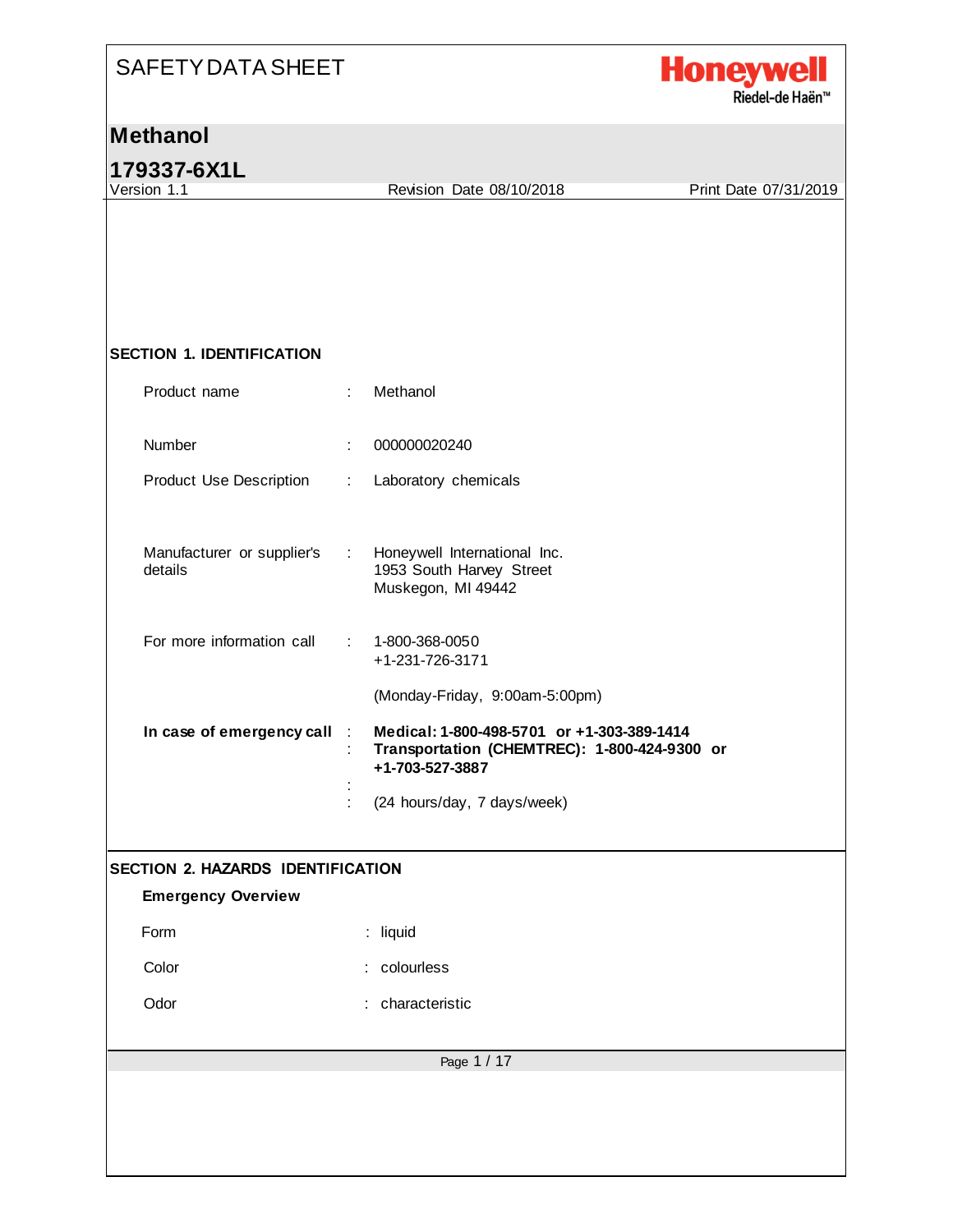# SAFETY DATA SHEET **Honeyw** Riedel-de Haën<sup>™</sup> **Methanol 179337-6X1L** Revision Date 08/10/2018 Print Date 07/31/2019 **Classification of the substance or mixture** Classification of the substance : Flammable liquids, Category 2 or mixture Specific target organ toxicity - single exposure, Category 1, Eyes, Nervous system, Systemic toxicity **GHS Label elements, including precautionary statements** Symbol(s) : Signal word : Danger Hazard statements : Highly flammable liquid and vapour. Causes damage to organs. Precautionary statements : **Prevention:**  Keep away from heat/sparks/open flames/hot surfaces. No smoking. Keep container tightly closed. Ground/bond container and receiving equipment. Use explosion-proof electrical/ ventilating/ lighting/ equipment. Use only non-sparking tools. Take precautionary measures against static discharge. Do not breathe dust/ fume/ gas/ mist/ vapours/ spray. Wash skin thoroughly after handling. Do not eat, drink or smoke when using this product. Wear protective gloves/protective clothing/eye protection/face protection. **Response:**  IF ON SKIN (or hair): Remove/ Take off immediately all contaminated clothing. Rinse skin with water/ shower. IF exposed: Call a POISON CENTER or doctor/ physician. In case of fire: Use dry sand, dry chemical or alcohol-resistant foam for extinction.Page 2 / 17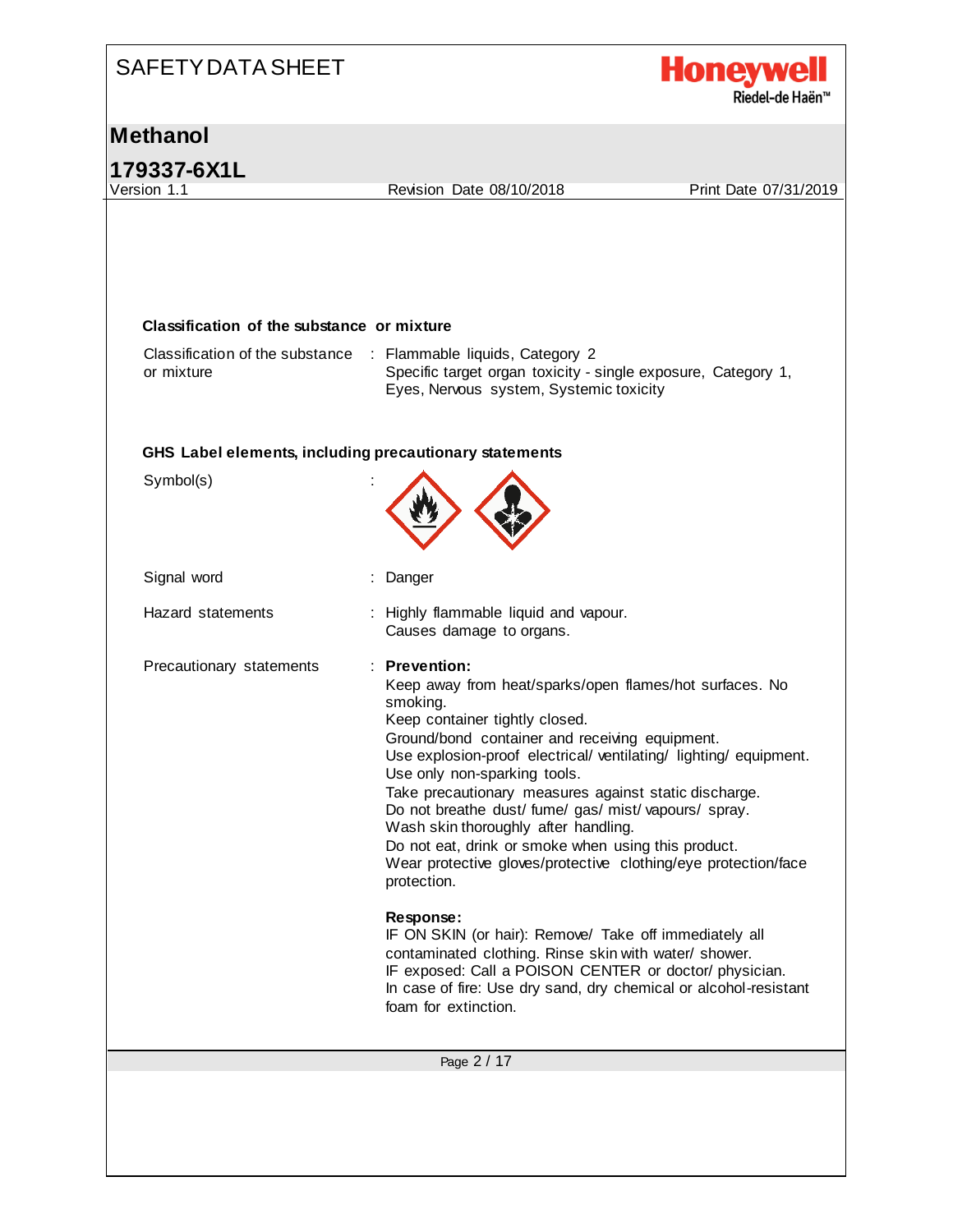

#### **Methanol**

|  |  | 179337-6X1L |  |  |  |  |
|--|--|-------------|--|--|--|--|
|  |  | .           |  |  |  |  |

classified

Version 1.1 Revision Date 08/10/2018 Print Date 07/31/2019 **Storage:**  Store in a well-ventilated place. Keep cool. Store locked up. **Disposal:**  Dispose of contents/ container to an approved waste disposal plant. Hazards not otherwise : Repeated or prolonged exposure may irritate eyes, skin and respiratory system. **Carcinogenicity** No component of this product present at levels greater than or equal to 0.1% is identified as a known or anticipated carcinogen by NTP, IARC, or OSHA.

| <b>SECTION 3. COMPOSITION/INFORMATION ON INGREDIENTS</b> |                                                                                                               |         |                                                                         |  |
|----------------------------------------------------------|---------------------------------------------------------------------------------------------------------------|---------|-------------------------------------------------------------------------|--|
| Formula                                                  | $\therefore$ CH4O                                                                                             |         |                                                                         |  |
| Chemical nature                                          | : Substance                                                                                                   |         |                                                                         |  |
| Chemical name                                            |                                                                                                               | CAS-No. | Concentration                                                           |  |
| Methanol                                                 |                                                                                                               | 67-56-1 | $\leq$ 100.00 %                                                         |  |
| <b>SECTION 4. FIRST AID MEASURES</b>                     |                                                                                                               |         |                                                                         |  |
| General advice                                           | First aider needs to protect himself. Move out of dangerous<br>safety data sheet to the doctor in attendance. |         | area. Take off all contaminated clothing immediately. Show this         |  |
| Inhalation                                               | Call a physician immediately. Remove to fresh air. If not                                                     |         | breathing, give artificial respiration. If breathing is difficult, give |  |
|                                                          | Page 3 / 17                                                                                                   |         |                                                                         |  |
|                                                          |                                                                                                               |         |                                                                         |  |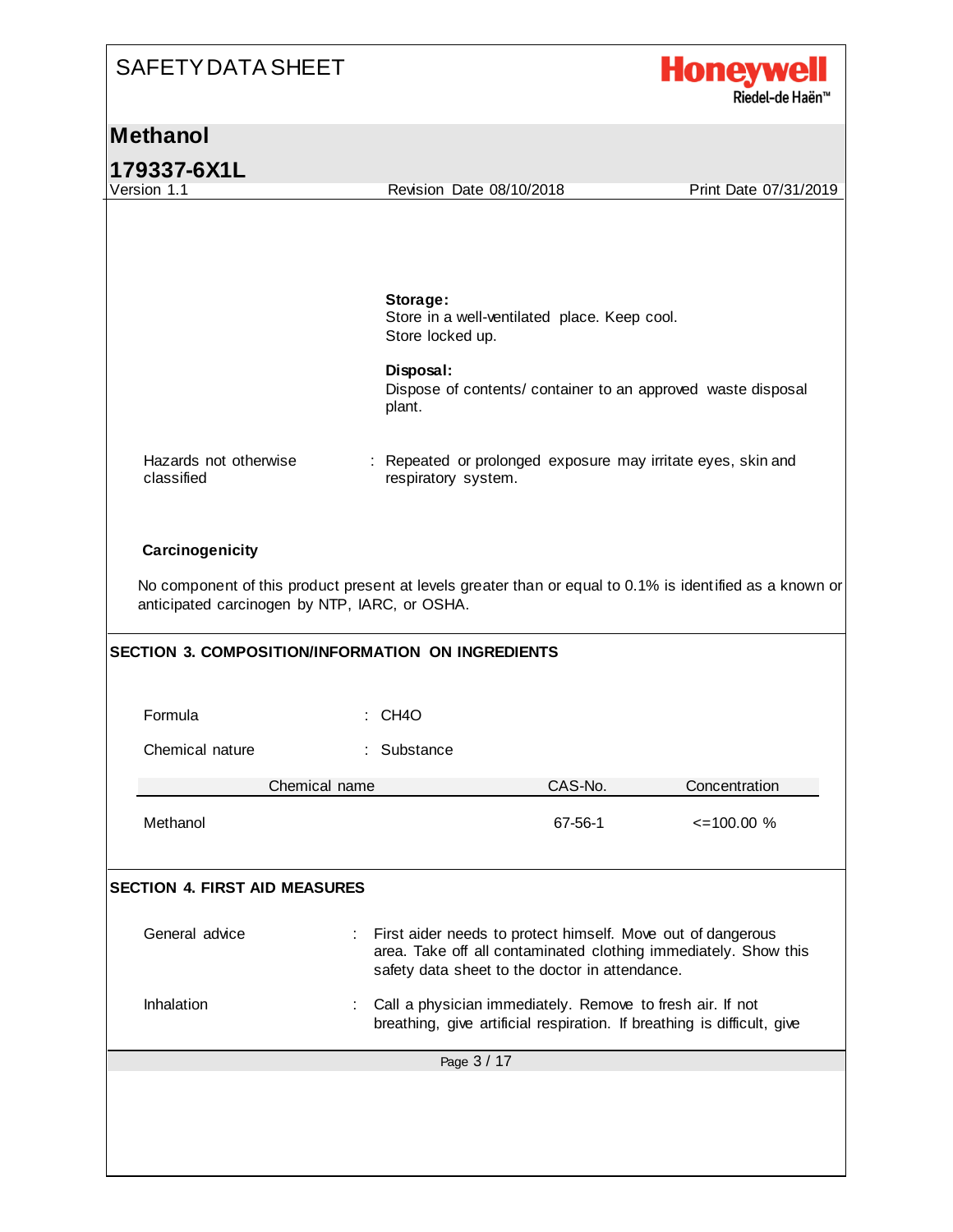

| 179337-6X1L                                      |                                                                                                                                                                         |                       |
|--------------------------------------------------|-------------------------------------------------------------------------------------------------------------------------------------------------------------------------|-----------------------|
| Version 1.1                                      | Revision Date 08/10/2018                                                                                                                                                | Print Date 07/31/2019 |
|                                                  |                                                                                                                                                                         |                       |
|                                                  |                                                                                                                                                                         |                       |
|                                                  | oxygen. Use oxygen as required, provided a qualified operator is                                                                                                        |                       |
|                                                  | present.                                                                                                                                                                |                       |
| Skin contact                                     | After contact with skin, wash immediately with plenty of water.<br>Call a physician immediately.                                                                        |                       |
| Eye contact                                      | Rinse thoroughly with plenty of water, also under the eyelids.<br>Protect unharmed eye. Call a physician immediately.                                                   |                       |
| Ingestion                                        | Immediately give large quantities of water to drink. Do NOT<br>induce vomiting. Never give anything by mouth to an<br>unconscious person. Call a physician immediately. |                       |
|                                                  |                                                                                                                                                                         |                       |
| <b>SECTION 5. FIREFIGHTING MEASURES</b>          |                                                                                                                                                                         |                       |
| Suitable extinguishing media                     | : Water spray<br>Alcohol-resistant foam<br>Carbon dioxide (CO2)<br>Dry powder                                                                                           |                       |
| Unsuitable extinguishing                         | : Do not use a solid water stream as it may scatter and spread<br>fire.                                                                                                 |                       |
| media                                            |                                                                                                                                                                         |                       |
| Specific hazards during                          | Flammable.                                                                                                                                                              |                       |
| firefighting                                     | Vapours may form explosive mixtures with air.<br>Vapours are heavier than air and may spread along floors.                                                              |                       |
|                                                  | Vapors may travel to areas away from work site before<br>igniting/flashing back to vapor source.                                                                        |                       |
|                                                  | In case of fire hazardous decomposition products may be                                                                                                                 |                       |
|                                                  | produced such as:<br>Carbon monoxide                                                                                                                                    |                       |
|                                                  | Carbon dioxide (CO2)<br>Formaldehyde                                                                                                                                    |                       |
| Special protective equipment<br>for firefighters | : Wear self-contained breathing apparatus and protective suit.                                                                                                          |                       |
| Further information                              | Use water spray to cool unopened containers.<br>Use extinguishing measures that are appropriate to local                                                                |                       |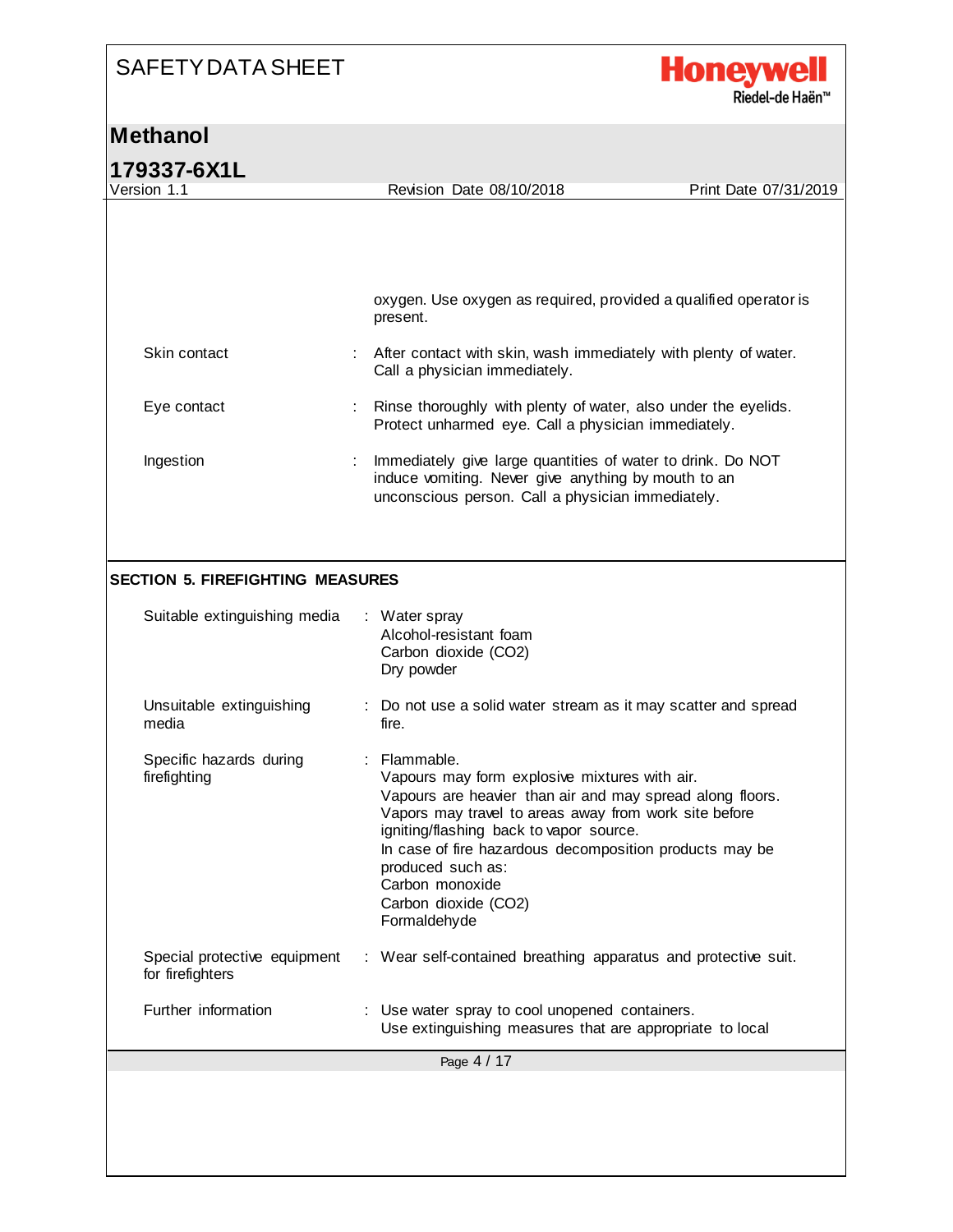

#### **Methanol**

**179337-6X1L**<br>Version 1.1

Revision Date 08/10/2018 Print Date 07/31/2019

circumstances and the surrounding environment.

#### **SECTION 6. ACCIDENTAL RELEASE MEASURES**

| Personal precautions,<br>protective equipment and<br>emergency procedures | : Ensure adequate ventilation.<br>Remove all sources of ignition.<br>Wear personal protective equipment. Unprotected persons<br>must be kept away.                                                                                                                                                                                              |
|---------------------------------------------------------------------------|-------------------------------------------------------------------------------------------------------------------------------------------------------------------------------------------------------------------------------------------------------------------------------------------------------------------------------------------------|
| Environmental precautions                                                 | : Prevent further leakage or spillage if safe to do so.<br>Prevent product from entering drains.<br>Discharge into the environment must be avoided.<br>Do not flush into surface water or sanitary sewer system.<br>Do not allow run-off from fire fighting to enter drains or water<br>courses.                                                |
| Methods and materials for<br>containment and cleaning<br><b>up</b>        | $\therefore$ Ventilate the area.<br>No sparking tools should be used.<br>Use explosion-proof equipment.<br>Contain spillage, soak up with non-combustible absorbent<br>material, (e.g. sand, earth, diatomaceous earth, vermiculite) and<br>transfer to a container for disposal according to local / national<br>regulations (see section 13). |

#### **SECTION 7. HANDLING AND STORAGE**

#### **Handling**

| Precautions for safe<br>handling                   | $\mathcal{L}_{\mathrm{max}}$ | Exhaust ventilation at the object is necessary.<br>Use explosion-proof equipment.<br>Wear suitable protective clothing and gloves.                                                                                                                                          |
|----------------------------------------------------|------------------------------|-----------------------------------------------------------------------------------------------------------------------------------------------------------------------------------------------------------------------------------------------------------------------------|
| Advice on protection against<br>fire and explosion | ÷.                           | The heavy vapours can overcome a considerable distance up to<br>the source of ignition.<br>Use only in explosion-proof areas.<br>Keep product and empty container away from heat and sources<br>of ignition.<br>Take necessary action to avoid static electricity discharge |
|                                                    |                              | Page 5 / 17                                                                                                                                                                                                                                                                 |
|                                                    |                              |                                                                                                                                                                                                                                                                             |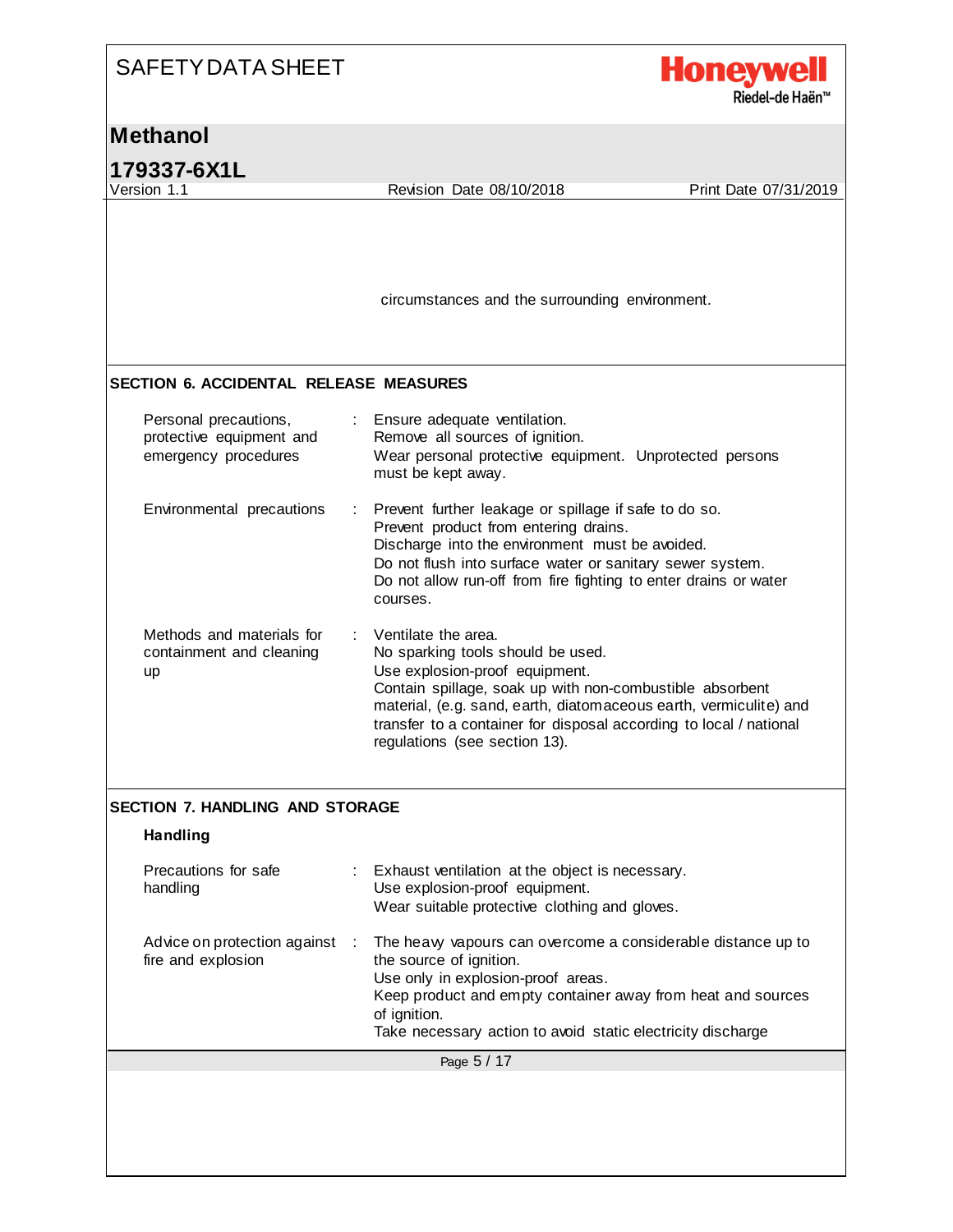

| 179337-6X1L                                                        |                |                                                                                                                                                                                                                                                                                                 |                       |
|--------------------------------------------------------------------|----------------|-------------------------------------------------------------------------------------------------------------------------------------------------------------------------------------------------------------------------------------------------------------------------------------------------|-----------------------|
| Version 1.1                                                        |                | Revision Date 08/10/2018                                                                                                                                                                                                                                                                        | Print Date 07/31/2019 |
|                                                                    |                | (which might cause ignition of organic vapours).                                                                                                                                                                                                                                                |                       |
| <b>Storage</b>                                                     |                |                                                                                                                                                                                                                                                                                                 |                       |
| Conditions for safe storage,<br>including any<br>incompatibilities |                | Store in area designed for storage of flammable liquids. Protect<br>from physical damage.<br>Keep containers tightly closed in a dry, cool and well-ventilated<br>place.<br>Store in original container.<br>Keep locked up or in an area accessible only to qualified or<br>authorised persons. |                       |
| Further information on<br>storage conditions                       |                | Product is hygroscopic.                                                                                                                                                                                                                                                                         |                       |
|                                                                    |                | SECTION 8. EXPOSURE CONTROLS/PERSONAL PROTECTION                                                                                                                                                                                                                                                |                       |
| Protective measures                                                | $\mathbb{R}^n$ | Ensure that eyewash stations and safety showers are close to<br>the workstation location.<br>Legal requirements are to be considered in regard of the<br>selection, use and care of personal protective equipment.<br>Do not swallow.<br>Do not breathe vapours or spray mist.                  |                       |
| Engineering measures                                               |                | Use with local exhaust ventilation.<br>Electrical equipment should be protected to the appropriate<br>standard.                                                                                                                                                                                 |                       |
| Eye protection                                                     |                | Safety goggles                                                                                                                                                                                                                                                                                  |                       |
| Hand protection                                                    |                | Impervious butyl rubber gloves<br>Gloves must be inspected prior to use.<br>Replace when worn.                                                                                                                                                                                                  |                       |
|                                                                    |                | Wear as appropriate:<br>Solvent-resistant apron                                                                                                                                                                                                                                                 |                       |
| Skin and body protection                                           |                | Flame retardant antistatic protective clothing.<br>If splashes are likely to occur, wear:<br>Protective suit                                                                                                                                                                                    |                       |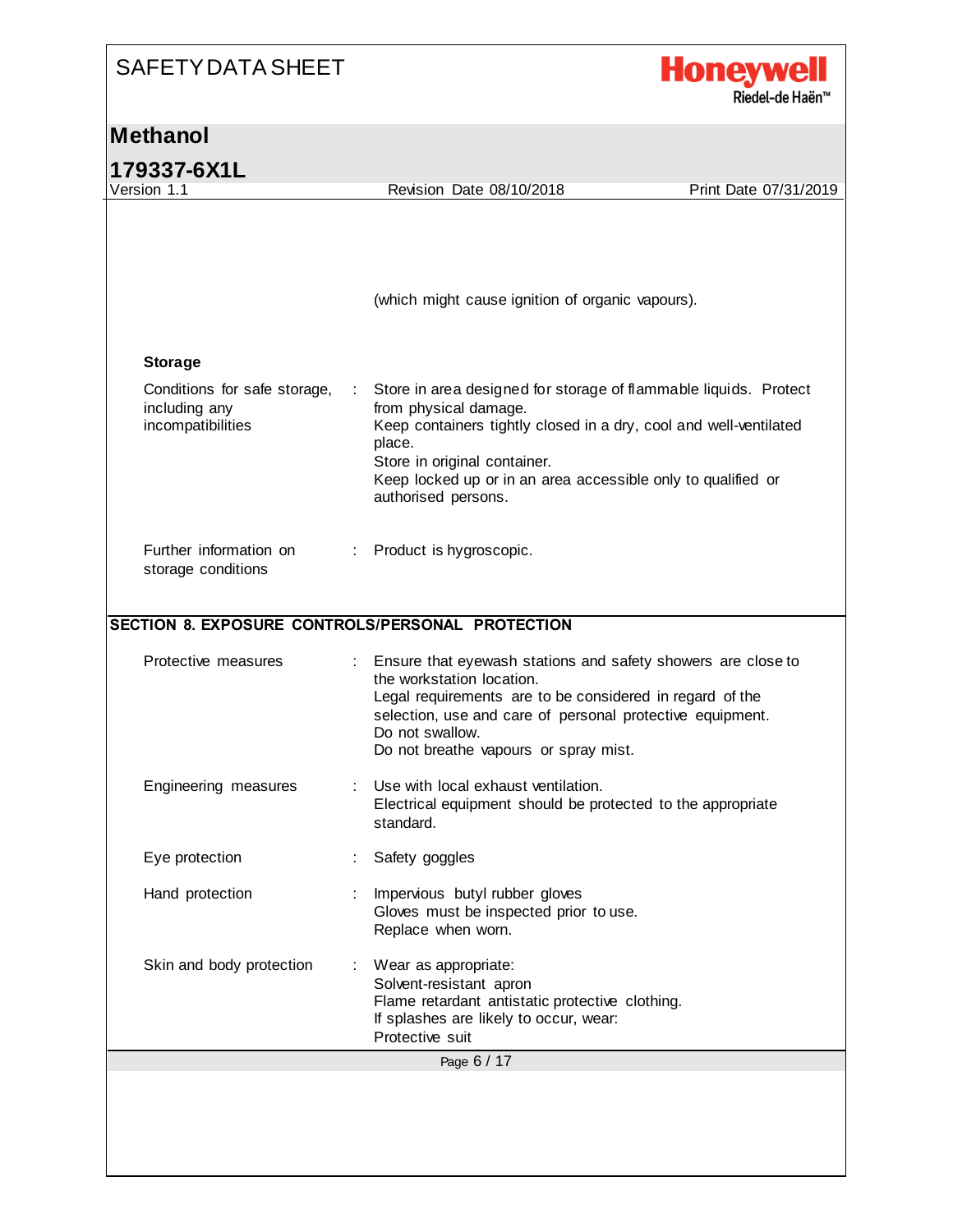

| Version 1.1                                    |                | Revision Date 08/10/2018                    |                                                                                                                                                                    |            | Print Date 07/31/2019                                            |
|------------------------------------------------|----------------|---------------------------------------------|--------------------------------------------------------------------------------------------------------------------------------------------------------------------|------------|------------------------------------------------------------------|
| Respiratory protection                         | $\sim 100$ MeV | approved filter.                            | In the case of vapour formation use a respirator with an                                                                                                           |            |                                                                  |
| Hygiene measures<br><b>Exposure Guidelines</b> | ÷              | product.<br>Do not swallow.                 | When using do not eat, drink or smoke.<br>Keep working clothes separately.<br>Do not breathe vapours or spray mist.<br>Avoid contact with skin, eyes and clothing. |            | Wash hands before breaks and immediately after handling the      |
| Components                                     | CAS-No.        | Value                                       | Control<br>parameters                                                                                                                                              | Upda<br>te | <b>Basis</b>                                                     |
| Methanol                                       | 67-56-1        | SKIN DE<br>S: Skin<br>designati<br>on:      | Can be<br>absorbed<br>through the<br>skin.                                                                                                                         | 2008       | ACGIH:US. ACGIH<br>Threshold Limit<br>Values                     |
| Methanol                                       | 67-56-1        | STEL:<br>Short<br>term<br>exposure<br>limit | $(250$ ppm $)$                                                                                                                                                     | 2008       | ACGIH:US. ACGIH<br>Threshold Limit<br>Values                     |
| Methanol                                       | 67-56-1        | TWA:<br>Time<br>weighted<br>average         | (200 ppm)                                                                                                                                                          | 2008       | ACGIH:US. ACGIH<br>Threshold Limit<br>Values                     |
| Methanol                                       | 67-56-1        | STEL:<br>Short<br>term<br>exposure<br>limit | 325 mg/m3<br>$(250$ ppm $)$                                                                                                                                        | 2005       | NIOSH/GUIDE:US.<br>NIOSH: Pocket<br>Guide to Chemical<br>Hazards |
|                                                |                |                                             |                                                                                                                                                                    |            |                                                                  |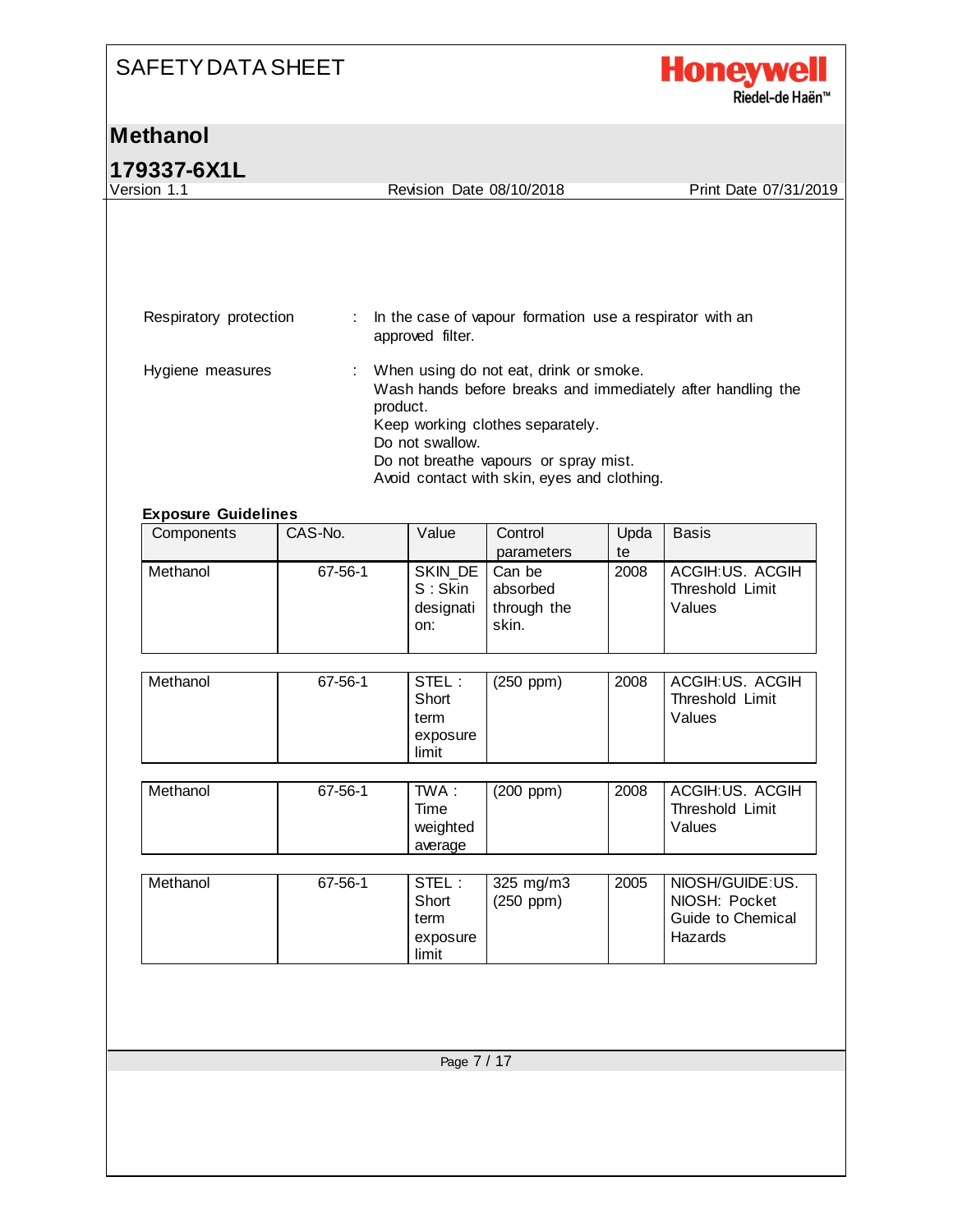

#### **Methanol**

**179337-6X1L**

Revision Date 08/10/2018 Print Date 07/31/2019

| Methanol | 67-56-1 | SKIN_DE<br>$S:$ Skin<br>designati<br>on:                                                      | Can be<br>absorbed<br>through the<br>skin. | 2005       | NIOSH/GUIDE:US.<br>NIOSH: Pocket<br>Guide to Chemical<br>Hazards                         |
|----------|---------|-----------------------------------------------------------------------------------------------|--------------------------------------------|------------|------------------------------------------------------------------------------------------|
| Methanol | 67-56-1 | REL:<br>Recomm<br>ended<br>exposure<br>limit<br>(REL):                                        | 260 mg/m3<br>$(200$ ppm $)$                | 2005       | NIOSH/GUIDE:US.<br>NIOSH: Pocket<br>Guide to Chemical<br>Hazards                         |
| Methanol | 67-56-1 | PEL:<br>Permissi<br>ble<br>exposure<br>limit                                                  | 260 mg/m3<br>$(200$ ppm $)$                | 02<br>2006 | OSHA_TRANS:US.<br>OSHA Table Z-1<br>Limits for Air<br>Contaminants (29<br>CFR 1910.1000) |
| Methanol | 67-56-1 | <b>SKIN FI</b><br>NAL:<br><b>Skin</b><br>designati<br>on (Final<br>Rule<br>Limit<br>applies): | Can be<br>absorbed<br>through the<br>skin. | 1989       | Z1A:US. OSHA<br>Table Z-1-A (29<br>CFR 1910.1000)                                        |
| Methanol | 67-56-1 | STEL:<br>Short<br>term<br>exposure<br>limit                                                   | 325 mg/m3<br>$(250$ ppm $)$                | 1989       | Z1A:US. OSHA<br>Table Z-1-A (29<br>CFR 1910.1000)                                        |
| Methanol | 67-56-1 | TWA:<br>Time<br>weighted<br>average                                                           | 260 mg/m3<br>$(200$ ppm $)$                | 1989       | Z1A:US. OSHA<br>Table Z-1-A (29<br>CFR 1910.1000)                                        |
|          |         | Page 8 / 17                                                                                   |                                            |            |                                                                                          |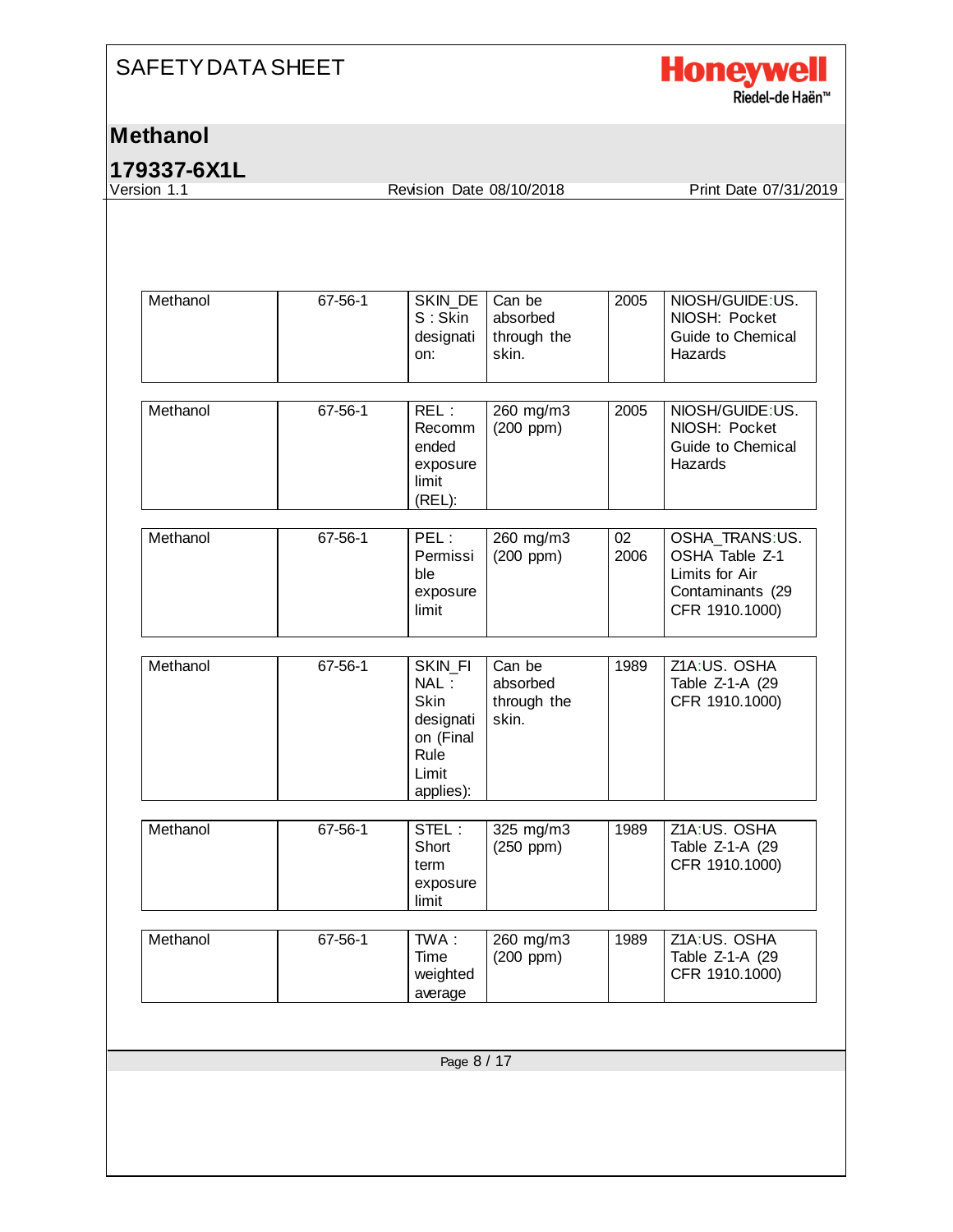

**179337-6X1L**

Revision Date 08/10/2018 Print Date 07/31/2019

| Physical state              | : liquid                                                                                  |
|-----------------------------|-------------------------------------------------------------------------------------------|
| Color                       | : colourless                                                                              |
| Odor                        | : characteristic                                                                          |
| Odor threshold              | : Note: no data available                                                                 |
| pH                          | : Note: Not applicable                                                                    |
| Melting point/range         | -98 °C                                                                                    |
| Boiling point/boiling range | 64 - 65 °C at 1,013 hPa<br>÷                                                              |
| Flash point                 | : $52 °F (11 °C)$<br>Method: DIN 51755                                                    |
| Evaporation rate            | : Note: no data available                                                                 |
| Flammability                | : Not applicable                                                                          |
| Lower explosion limit       | 5.5 %(V)<br>$\mathcal{L}_{\mathcal{A}}$                                                   |
| Upper explosion limit       | 50 %(V)<br>÷                                                                              |
| Vapor pressure              | 128 hPa<br>$\mathcal{L}_{\mathrm{eff}}$<br>at 20 °C(68 °F)<br>532 hPa<br>at 50 °C(122 °F) |
| Vapor density               | Note: no data available                                                                   |
|                             | Page 9 / 17                                                                               |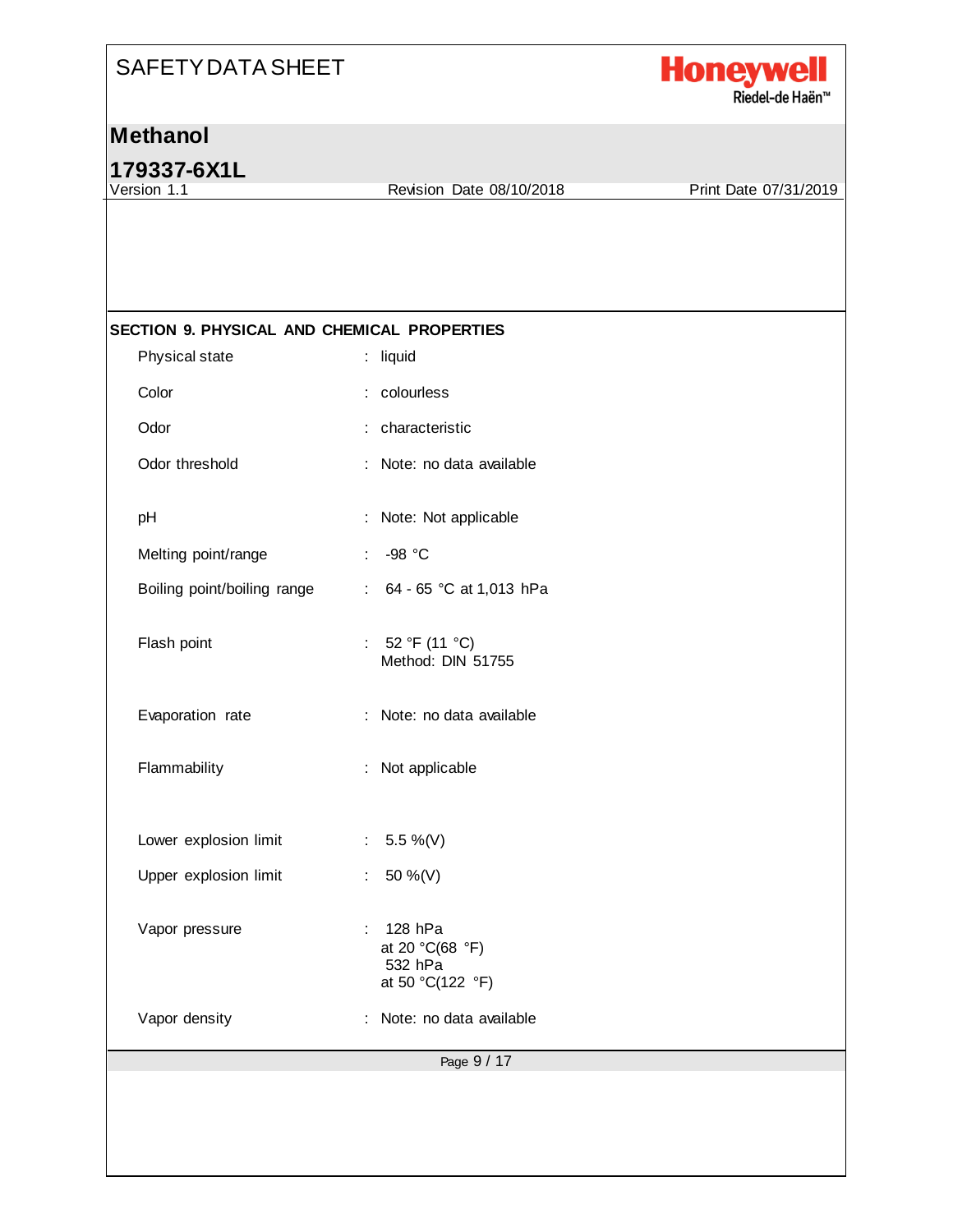

| 179337-6X1L                                 |                                                                       |                       |
|---------------------------------------------|-----------------------------------------------------------------------|-----------------------|
| Version 1.1                                 | Revision Date 08/10/2018                                              | Print Date 07/31/2019 |
|                                             |                                                                       |                       |
|                                             |                                                                       |                       |
|                                             |                                                                       |                       |
| Density                                     | 0.79 g/cm3 at 20 °C                                                   |                       |
|                                             |                                                                       |                       |
|                                             |                                                                       |                       |
| Water solubility                            | : Note: completely miscible                                           |                       |
|                                             |                                                                       |                       |
|                                             |                                                                       |                       |
| Partition coefficient:<br>n-octanol/water   | : log Pow: -0.71                                                      |                       |
| Ignition temperature                        | 455 °C                                                                |                       |
|                                             | Method: DIN 51794                                                     |                       |
| Auto-ignition temperature                   | : Note: not auto-flammable                                            |                       |
|                                             |                                                                       |                       |
| Decomposition temperature                   | : Note: At normal pressure may be distilled without<br>decomposition. |                       |
| Viscosity, dynamic                          | : ca. 0.55 mPa.s at 25 °C                                             |                       |
|                                             |                                                                       |                       |
| Viscosity, kinematic                        | : Note: no data available                                             |                       |
|                                             |                                                                       |                       |
| Oxidizing properties                        | : The substance or mixture is not classified as oxidizing.            |                       |
| Molecular weight                            | : 32.04 g/mol                                                         |                       |
|                                             |                                                                       |                       |
|                                             |                                                                       |                       |
| <b>SECTION 10. STABILITY AND REACTIVITY</b> |                                                                       |                       |
|                                             |                                                                       |                       |
| Chemical stability                          | : Stable under recommended storage conditions.                        |                       |
| Possibility of hazardous                    | Hazardous polymerisation does not occur.                              |                       |
| reactions                                   |                                                                       |                       |
| Conditions to avoid                         | Heat, flames and sparks.<br>Keep away from direct sunlight.           |                       |
|                                             |                                                                       |                       |
|                                             | Page 10 / 17                                                          |                       |
|                                             |                                                                       |                       |
|                                             |                                                                       |                       |
|                                             |                                                                       |                       |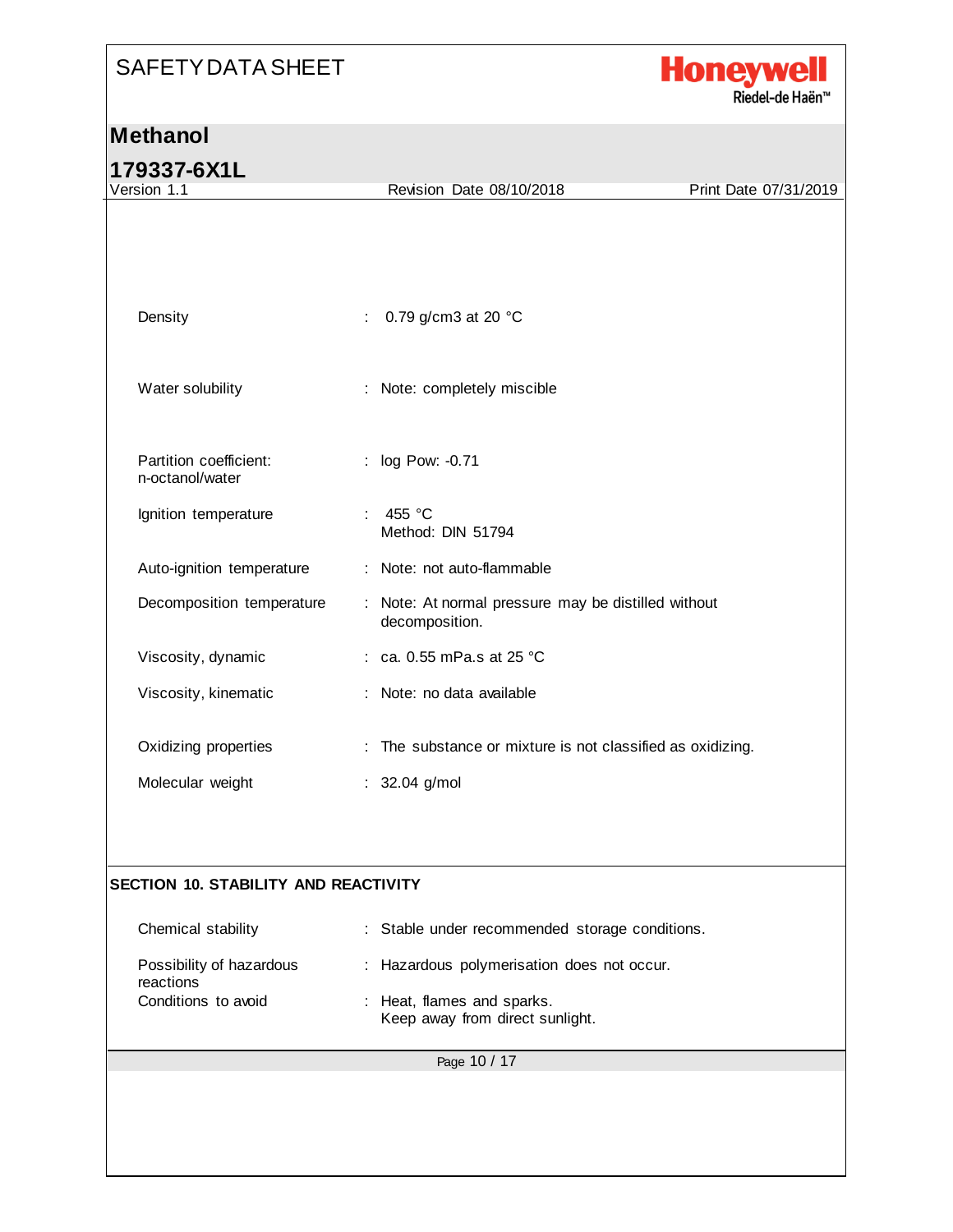

| 179337-6X1L                                  |                                                                                                                                           |                       |
|----------------------------------------------|-------------------------------------------------------------------------------------------------------------------------------------------|-----------------------|
| Version 1.1                                  | Revision Date 08/10/2018                                                                                                                  | Print Date 07/31/2019 |
|                                              |                                                                                                                                           |                       |
|                                              |                                                                                                                                           |                       |
| Incompatible materials                       | : Oxidizing agents                                                                                                                        |                       |
| Hazardous decomposition<br>products          | : In case of fire hazardous decomposition products may be<br>produced such as:<br>Carbon monoxide<br>Carbon dioxide (CO2)<br>Formaldehyde |                       |
| <b>SECTION 11. TOXICOLOGICAL INFORMATION</b> |                                                                                                                                           |                       |
| Acute oral toxicity                          | : LD50: 5,630 mg/kg<br>Species: Rat                                                                                                       |                       |
| Acute inhalation toxicity                    | : LC50: $> 80$ mg/l<br>Exposure time: 4 h<br>Species: Rat                                                                                 |                       |
| Acute dermal toxicity                        | : LD50: > 10,000 mg/kg<br>Species: Rabbit                                                                                                 |                       |
| Skin irritation                              | : Species: Rabbit<br>Result: irritating                                                                                                   |                       |
| Eye irritation                               | Species: Rabbit<br>Result: irritating                                                                                                     |                       |
| Sensitisation                                | : Note: no data available                                                                                                                 |                       |
|                                              |                                                                                                                                           |                       |
| Repeated dose toxicity<br>Methanol           | Species: Rat<br>Application Route: Inhalation<br>Page 11 / 17                                                                             |                       |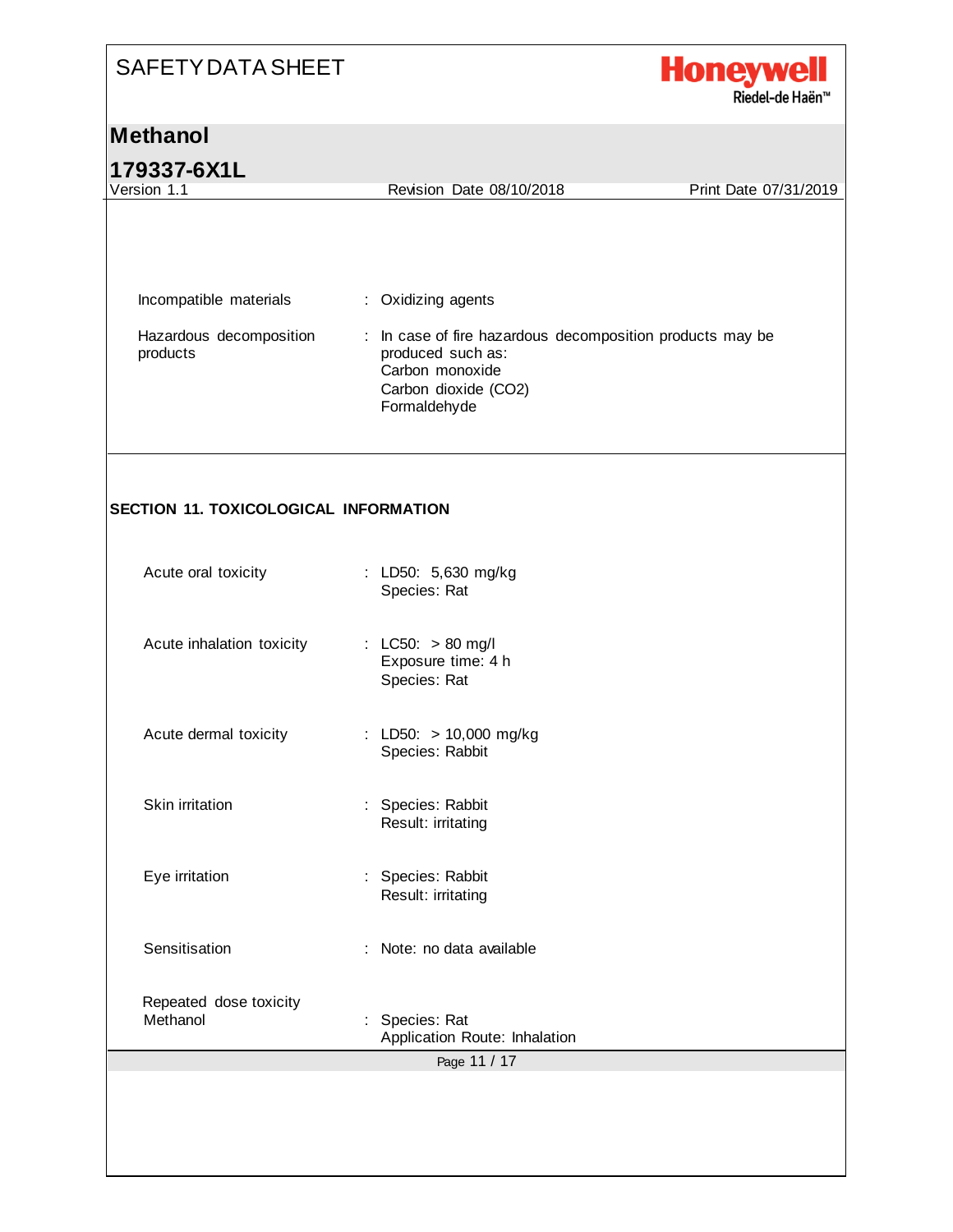

| Version 1.1                                                                          | Revision Date 08/10/2018                                                                                                                                                             | Print Date 07/31/2019 |
|--------------------------------------------------------------------------------------|--------------------------------------------------------------------------------------------------------------------------------------------------------------------------------------|-----------------------|
|                                                                                      | Test substance: Methanol<br>Developmental Toxicity<br>NOAEL (maternal toxicity)<br>10,000 ppm<br>NOAEL (developmental toxicity)<br>5,000 ppm<br>Skeletal and visceral malformations. |                       |
| Genotoxicity in vitro<br>Methanol                                                    | Note: In vitro tests did not show mutagenic effects<br>÷                                                                                                                             |                       |
| Genotoxicity in vivo<br>Methanol                                                     | Note: In vivo tests did not show mutagenic effects                                                                                                                                   |                       |
| Further information                                                                  | : Note: When swallowed, there is a danger of blindness.                                                                                                                              |                       |
|                                                                                      |                                                                                                                                                                                      |                       |
|                                                                                      |                                                                                                                                                                                      |                       |
| Toxicity to fish                                                                     | : LC50: 15,400 mg/l<br>Exposure time: 96 h<br>Species: Lepomis macrochirus (Bluegill sunfish)                                                                                        |                       |
| <b>Ecotoxicity effects</b><br>Toxicity to daphnia and other<br>aquatic invertebrates | : EC50: $> 10,000$ mg/l<br>Exposure time: 48 h<br>Species: Daphnia magna (Water flea)                                                                                                |                       |
| Toxicity to algae                                                                    | Note: no data available                                                                                                                                                              |                       |
| <b>SECTION 12. ECOLOGICAL INFORMATION</b><br>Toxicity to bacteria                    | : EC50: ca. 71,000 mg/l                                                                                                                                                              |                       |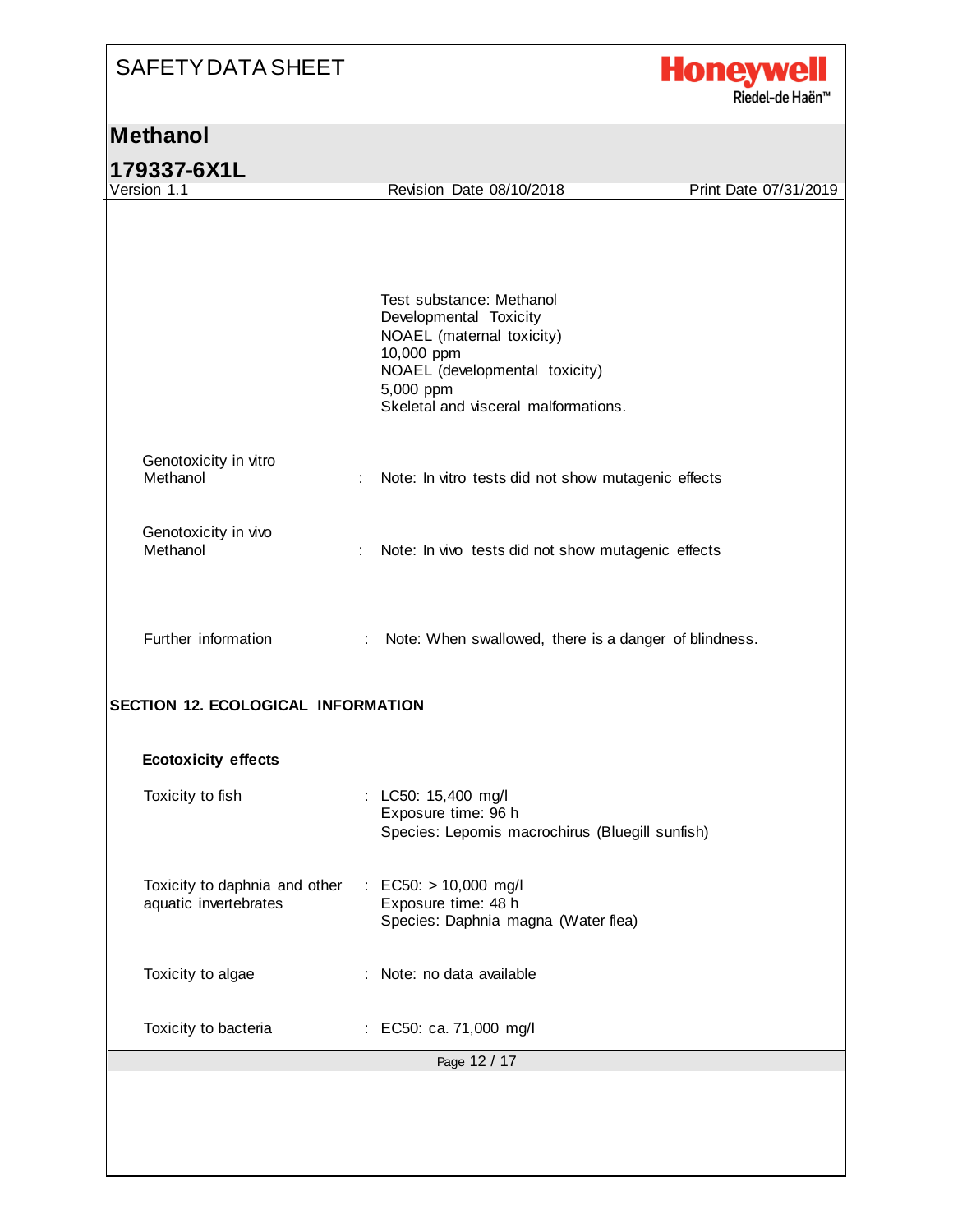

#### **Methanol**

**179337-6X1L** Page 13 / 17 Revision Date 08/10/2018 Print Date 07/31/2019 Species: Bacteria **Elimination information (persistence and degradability)** Bioaccumulation : Note: Bioaccumulation is unlikely. Mobility : Note: no data available Biodegradability : Result: Readily biodegradable. Value: 99 % Method: OECD Test Guideline 301D **Further information on ecology** Biochemical Oxygen Demand : Value: 1,120 mg/g (BOD) Chemical Oxygen Demand : Value: 1,500 mg/g (COD) Additional ecological : Do not flush into surface water or sanitary sewer system. information **SECTION 13. DISPOSAL CONSIDERATIONS** Disposal methods : Observe all Federal, State, and Local Environmental regulations. **SECTION 14. TRANSPORT INFORMATION DOT** UN/ID No. : UN 1230 Proper shipping name : METHANOL Class 3 Packing group II Hazard Labels 3 **IATA** UN/ID No. : UN 1230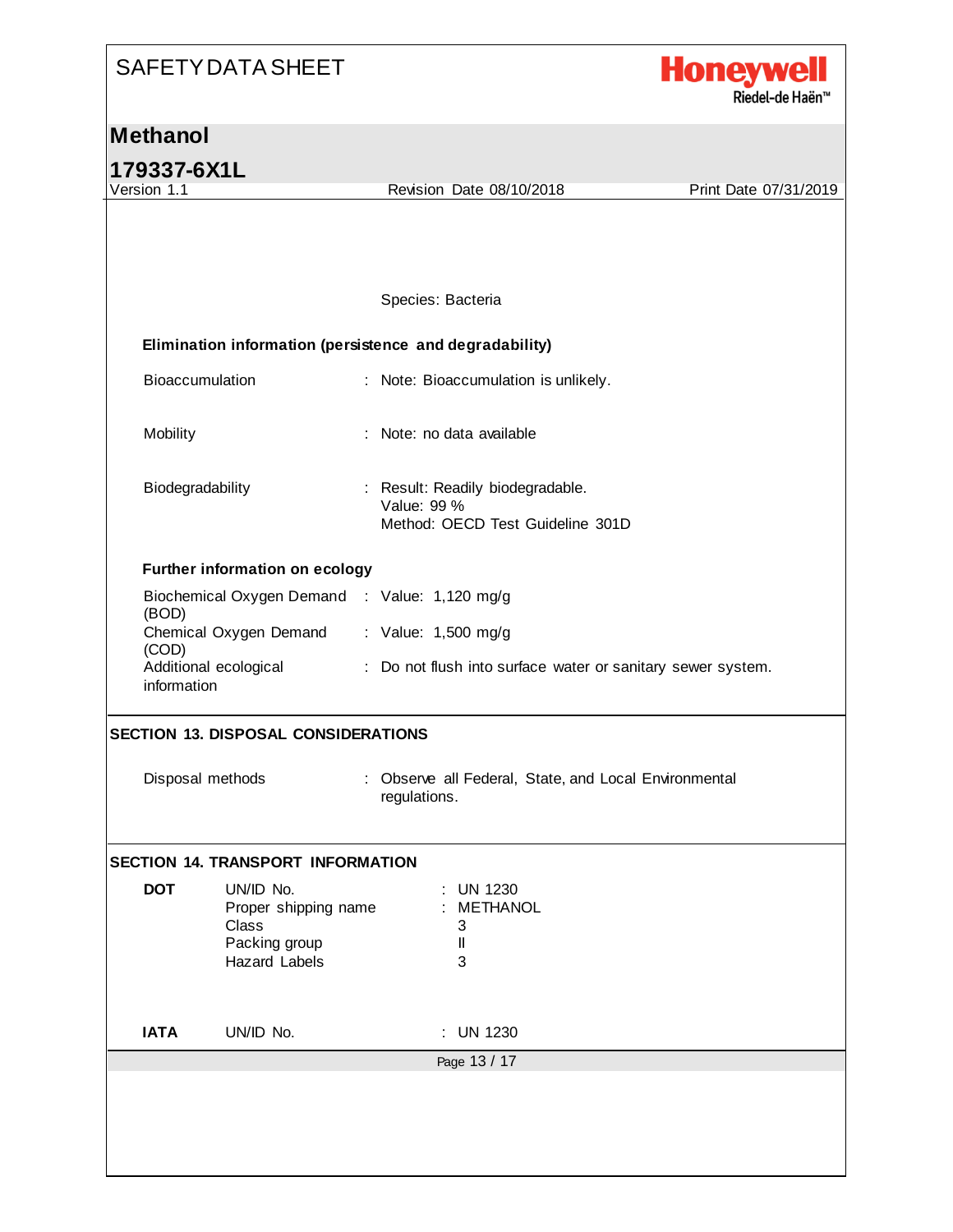| <b>SAFETY DATA SHEET</b> |
|--------------------------|
|--------------------------|



|  |  | 179337-6X1L |  |  |  |  |
|--|--|-------------|--|--|--|--|
|  |  |             |  |  |  |  |

| Revision Date 08/10/2018<br>Description of the goods<br>: METHANOL<br>Class<br>$\therefore$ 3<br>Packaging group<br>$\lesssim 10$<br>: 3(6.1)<br>Hazard Labels<br>Packing instruction (cargo<br>: 364<br>aircraft)<br>Packing instruction<br>: 352<br>(passenger aircraft)<br>Packing instruction<br>: Y341<br>(passenger aircraft) |             |                                             |                                        |                       |
|-------------------------------------------------------------------------------------------------------------------------------------------------------------------------------------------------------------------------------------------------------------------------------------------------------------------------------------|-------------|---------------------------------------------|----------------------------------------|-----------------------|
|                                                                                                                                                                                                                                                                                                                                     | Version 1.1 |                                             |                                        | Print Date 07/31/2019 |
|                                                                                                                                                                                                                                                                                                                                     |             |                                             |                                        |                       |
| Description of the goods<br>: METHANOL<br>Class<br>- 3<br>Packaging group<br>$\mathbb{R}^{\mathbb{N}}$<br>Hazard Labels<br>: 3(6.1)                                                                                                                                                                                                 | <b>IMDG</b> | UN/ID No.<br>EmS Number<br>Marine pollutant | <b>UN 1230</b><br>$: F-E, S-D$<br>: no |                       |
|                                                                                                                                                                                                                                                                                                                                     |             |                                             |                                        |                       |
| IMDG Code segregation group according chapter 3.1.4.4 : NONE,                                                                                                                                                                                                                                                                       |             |                                             |                                        |                       |
|                                                                                                                                                                                                                                                                                                                                     |             |                                             |                                        |                       |
|                                                                                                                                                                                                                                                                                                                                     |             |                                             |                                        |                       |
| <b>Inventories</b>                                                                                                                                                                                                                                                                                                                  |             |                                             |                                        |                       |
| US. Toxic Substances<br>: On TSCA Inventory<br>Control Act                                                                                                                                                                                                                                                                          |             |                                             |                                        |                       |
| Australia. Industrial<br>: On the inventory, or in compliance with the inventory<br>Chemical (Notification and<br>Assessment) Act                                                                                                                                                                                                   |             |                                             |                                        |                       |
| Canada. Canadian<br>All components of this product are on the Canadian DSL<br>Environmental Protection<br>Act (CEPA). Domestic<br>Substances List (DSL)                                                                                                                                                                             |             |                                             |                                        |                       |
| Japan. Kashin-Hou Law List : On the inventory, or in compliance with the inventory                                                                                                                                                                                                                                                  |             |                                             |                                        |                       |
| <b>SECTION 15. REGULATORY INFORMATION</b><br>Korea. Existing Chemicals<br>: On the inventory, or in compliance with the inventory<br>Inventory (KECI)                                                                                                                                                                               |             |                                             |                                        |                       |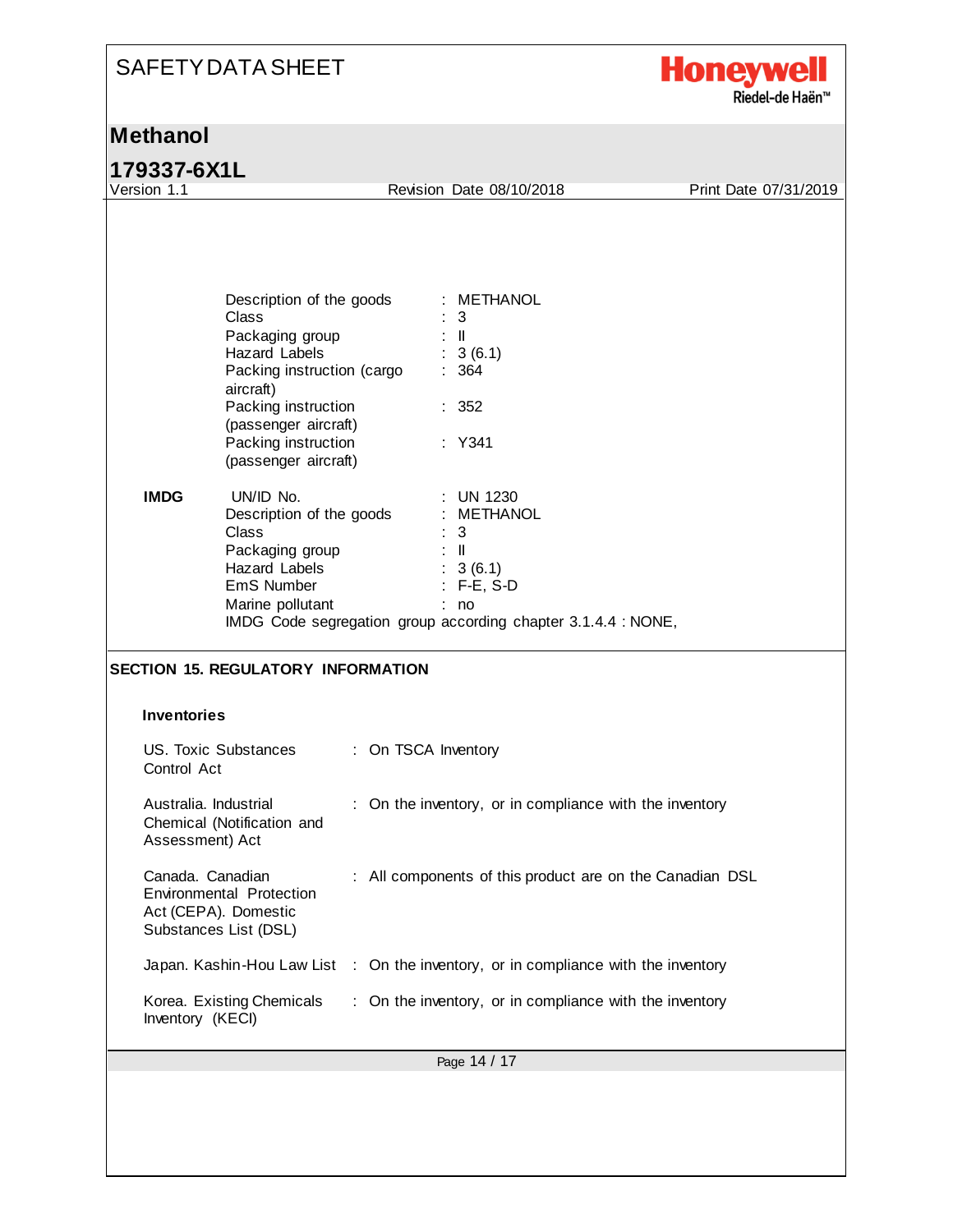

#### **Methanol**

**179337-6X1L**

| 179997-071L                                                                            |                                                                                                                                                            |                       |
|----------------------------------------------------------------------------------------|------------------------------------------------------------------------------------------------------------------------------------------------------------|-----------------------|
| Version 1.1                                                                            | Revision Date 08/10/2018                                                                                                                                   | Print Date 07/31/2019 |
| Philippines. The Toxic<br>Substances and Hazardous<br>and Nuclear Waste Control<br>Act | : On the inventory, or in compliance with the inventory<br>China. Inventory of Existing : On the inventory, or in compliance with the inventory            |                       |
| <b>Chemical Substances</b>                                                             |                                                                                                                                                            |                       |
| New Zealand. Inventory of<br>Chemicals (NZloC), as<br>published by ERMA New<br>Zealand | : On the inventory, or in compliance with the inventory                                                                                                    |                       |
| <b>National regulatory information</b>                                                 |                                                                                                                                                            |                       |
| US. EPA CERCLA<br>Hazardous Substances (40<br>CFR 302)                                 | : The following component(s) of this product is/are subject to<br>release reporting under 40 CFR 302 when release exceeds the<br>Reportable Quantity (RQ): |                       |
|                                                                                        | Reportable quantity: 5000 lbs<br>: Methanol                                                                                                                | 67-56-1               |
| <b>SARA 302 Components</b>                                                             | : No chemicals in this material are subject to the reporting<br>requirements of SARA Title III, Section 302.                                               |                       |
| <b>SARA 313 Components</b>                                                             | : The following components are subject to reporting levels<br>established by SARA Title III, Section 313:<br>: Methanol                                    | 67-56-1               |
| SARA 311/312 Hazards                                                                   | : Fire Hazard<br><b>Acute Health Hazard</b><br>Chronic Health Hazard                                                                                       |                       |
| <b>CERCLA Reportable</b><br>Quantity                                                   | 5000 lbs                                                                                                                                                   |                       |
|                                                                                        |                                                                                                                                                            |                       |
|                                                                                        | Page 15 / 17                                                                                                                                               |                       |
|                                                                                        |                                                                                                                                                            |                       |
|                                                                                        |                                                                                                                                                            |                       |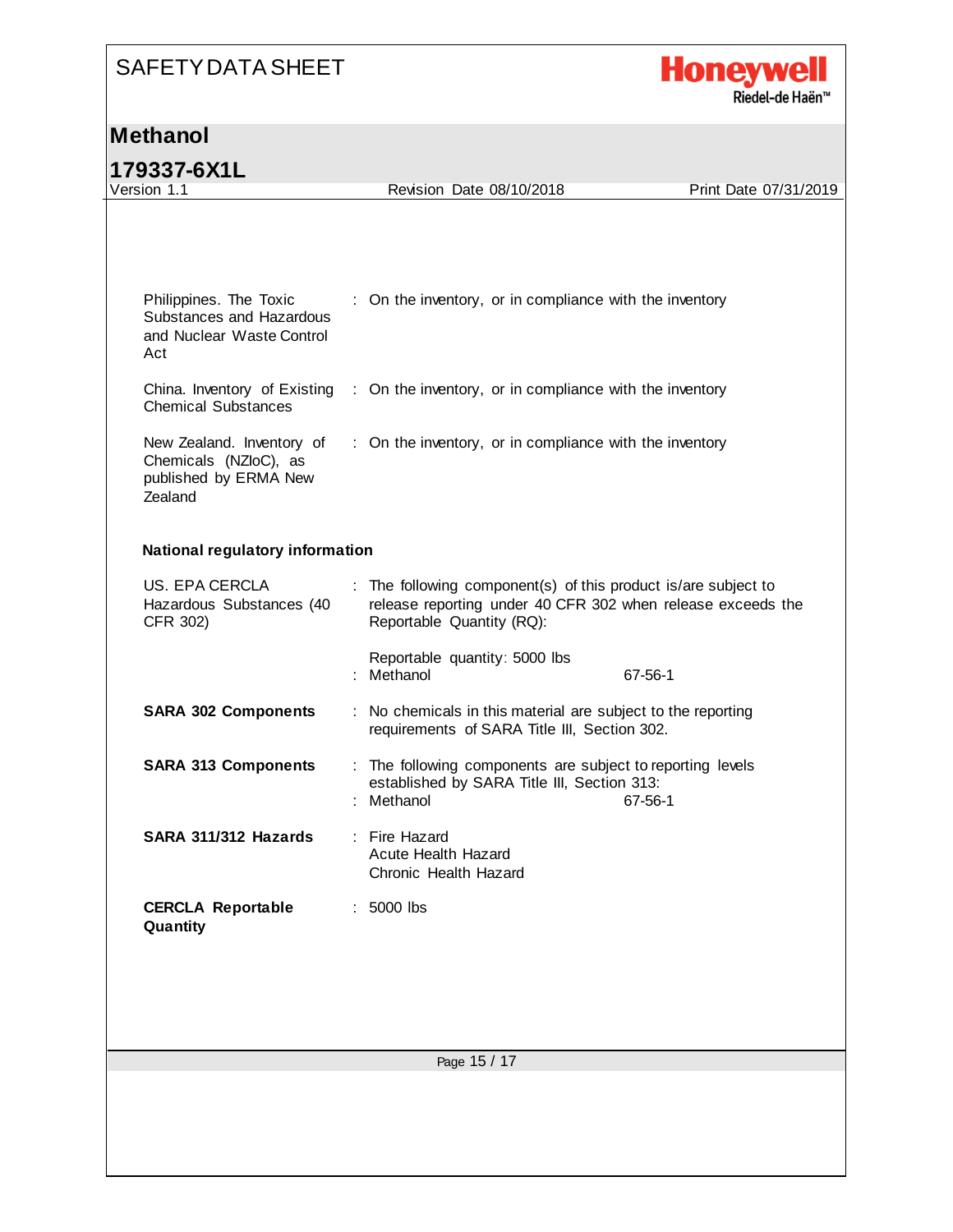| <b>SAFETY DATA SHEET</b>                                                                                                                                                                                                                   |                                                                                                                                                                                                                                                                                                                                                                                                                                                                                                                                                                                                                                                                                                                                                                                                                                                                                                                                                                                                                                                                           | <b>Honeywell</b><br>Riedel-de Haën™ |
|--------------------------------------------------------------------------------------------------------------------------------------------------------------------------------------------------------------------------------------------|---------------------------------------------------------------------------------------------------------------------------------------------------------------------------------------------------------------------------------------------------------------------------------------------------------------------------------------------------------------------------------------------------------------------------------------------------------------------------------------------------------------------------------------------------------------------------------------------------------------------------------------------------------------------------------------------------------------------------------------------------------------------------------------------------------------------------------------------------------------------------------------------------------------------------------------------------------------------------------------------------------------------------------------------------------------------------|-------------------------------------|
| <b>Methanol</b>                                                                                                                                                                                                                            |                                                                                                                                                                                                                                                                                                                                                                                                                                                                                                                                                                                                                                                                                                                                                                                                                                                                                                                                                                                                                                                                           |                                     |
| 179337-6X1L                                                                                                                                                                                                                                |                                                                                                                                                                                                                                                                                                                                                                                                                                                                                                                                                                                                                                                                                                                                                                                                                                                                                                                                                                                                                                                                           |                                     |
| Version 1.1                                                                                                                                                                                                                                | Revision Date 08/10/2018                                                                                                                                                                                                                                                                                                                                                                                                                                                                                                                                                                                                                                                                                                                                                                                                                                                                                                                                                                                                                                                  | Print Date 07/31/2019               |
| <b>California Prop. 65</b>                                                                                                                                                                                                                 | <b>WARNING:</b> This product can expose you to chemicals,<br>listed below, known to the State of California to cause birth<br>defects or other reproductive harm. For more information go to<br>www.P65Warnings.ca.gov.<br>Methanol                                                                                                                                                                                                                                                                                                                                                                                                                                                                                                                                                                                                                                                                                                                                                                                                                                       | 67-56-1                             |
| <b>Massachusetts RTK</b>                                                                                                                                                                                                                   | Methanol                                                                                                                                                                                                                                                                                                                                                                                                                                                                                                                                                                                                                                                                                                                                                                                                                                                                                                                                                                                                                                                                  | 67-56-1                             |
| New Jersey RTK                                                                                                                                                                                                                             | : Methanol                                                                                                                                                                                                                                                                                                                                                                                                                                                                                                                                                                                                                                                                                                                                                                                                                                                                                                                                                                                                                                                                | 67-56-1                             |
| Pennsylvania RTK                                                                                                                                                                                                                           | Methanol                                                                                                                                                                                                                                                                                                                                                                                                                                                                                                                                                                                                                                                                                                                                                                                                                                                                                                                                                                                                                                                                  | 67-56-1                             |
| <b>SECTION 16. OTHER INFORMATION</b><br>Health hazard<br>Flammability<br><b>Physical Hazard</b><br>Instability<br>* - Chronic health hazard<br>of individuals trained in the particular system.<br><b>Further information</b><br>versions. | <b>NFPA</b><br>HMIS III<br>$2^*$<br>1<br>3<br>3<br>$\Omega$<br>0<br>Hazard rating and rating systems (e.g. HMIS® III, NFPA): This information is intended solely for the use<br>The information provided in this Safety Data Sheet is correct to the best of our knowledge, information<br>and belief at the date of its publication. The information given is designed only as a guidance for safe<br>handling, use, processing, storage, transportation, disposal and release and is not to be considered a<br>warranty or quality specification. The information relates only to the specific material designated and<br>may not be valid for such material used in combination with any other materials or in any process,<br>unless specified in the text. Final determination of suitability of any material is the sole responsibility of<br>the user. This information should not constitute a guarantee for any specific product properties.<br>Changes since the last version are highlighted in the margin. This version replaces all previous<br>Page 16 / 17 |                                     |
|                                                                                                                                                                                                                                            |                                                                                                                                                                                                                                                                                                                                                                                                                                                                                                                                                                                                                                                                                                                                                                                                                                                                                                                                                                                                                                                                           |                                     |